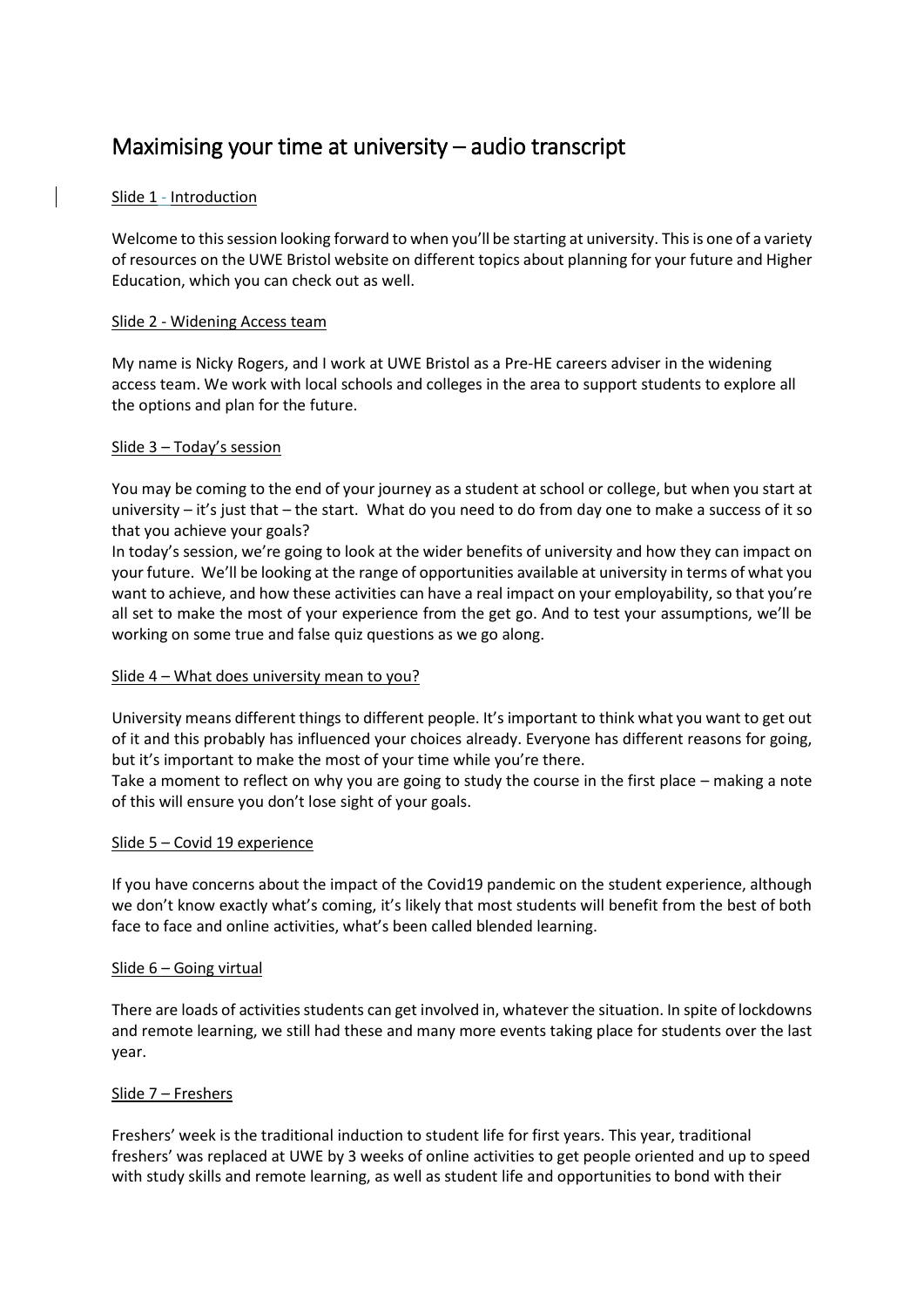new bubbles. In whatever format, the freshers or induction activities in the first weeks are a key opportunity to get a handle on student life: everyone is really friendly and you bond with others going through the same experience.

## Slide 8 – Get involved

Whether it's virtual, socially distanced, or face to face – make the most of what's on offer: you get out what you put in.

University is really exciting, and there's so much to get involved in. You'll have worked hard to get the grades you need, but you have all of this and much more to look forward to!

These are just some examples of societies at UWE – there's also Gaming, photography, good food, yoga, American football, skydiving – and loads more. And if you have an interest that's not catered for, you can start your own society.

## Slide 9 – Spot the fake society

Which society is fake? Well, when we last checked, you could enjoy the Pizza society at London School of Economics, Underwater Hockey at Lancaster, Quidditch at UWE Bristol, Nintendo at Coventry, Lego at Nottingham, Disney and Pixar at Hull and Unicycle at Plymouth. The Fresh Bed Linen Society false – but if you wanted to, you can start your own.

Remember, everybody on your course will have studied roughly similar things – so consider what will really make you stand out to an employer.

## Slide 10 – Opportunities

Freshers' aside, there are a whole range of opportunities open to you in HE beyond your course of study. We're going to look at how these might benefit you beyond your personal wellbeing and development to enhance your employability and tackle some common misconceptions around careers.

#### Slide 11 – You don't need to decide on a career before you go

You don't need to know what career you want to go into before you get to uni – it's a great opportunity to explore what's available when you are there. quite plausible that new and exciting ideas will emerge as you study new topics and modules. Therefore, don't overly worry about your final career destination at the outset. What's your guess for the question on the screen? The answer is Geography.

Any degree will give you the skills that employers are looking for. Lots of employers with graduate roles who don't mind what subject you studied – but are looking for the underpinning skills you have gained. They want you also to have proved you can study (and succeed) at this academic level

#### Slide 12 – Why you should think about your career before your final year

According to a survey of graduate employers, they received 10% more graduate job applications, compared with the same period in the previous recruitment round and 40% said the quality of application had improved. The Covid effect this year meant that graduate job applications increased by 41%, so competition is intense.

Many of those job applications came early in the recruitment process (i.e. September – Christmas). Some companies advertise jobs for graduates before you return to uni for your final year – so it's good to start considering options and exploring as early as you can. This gives you an indication of how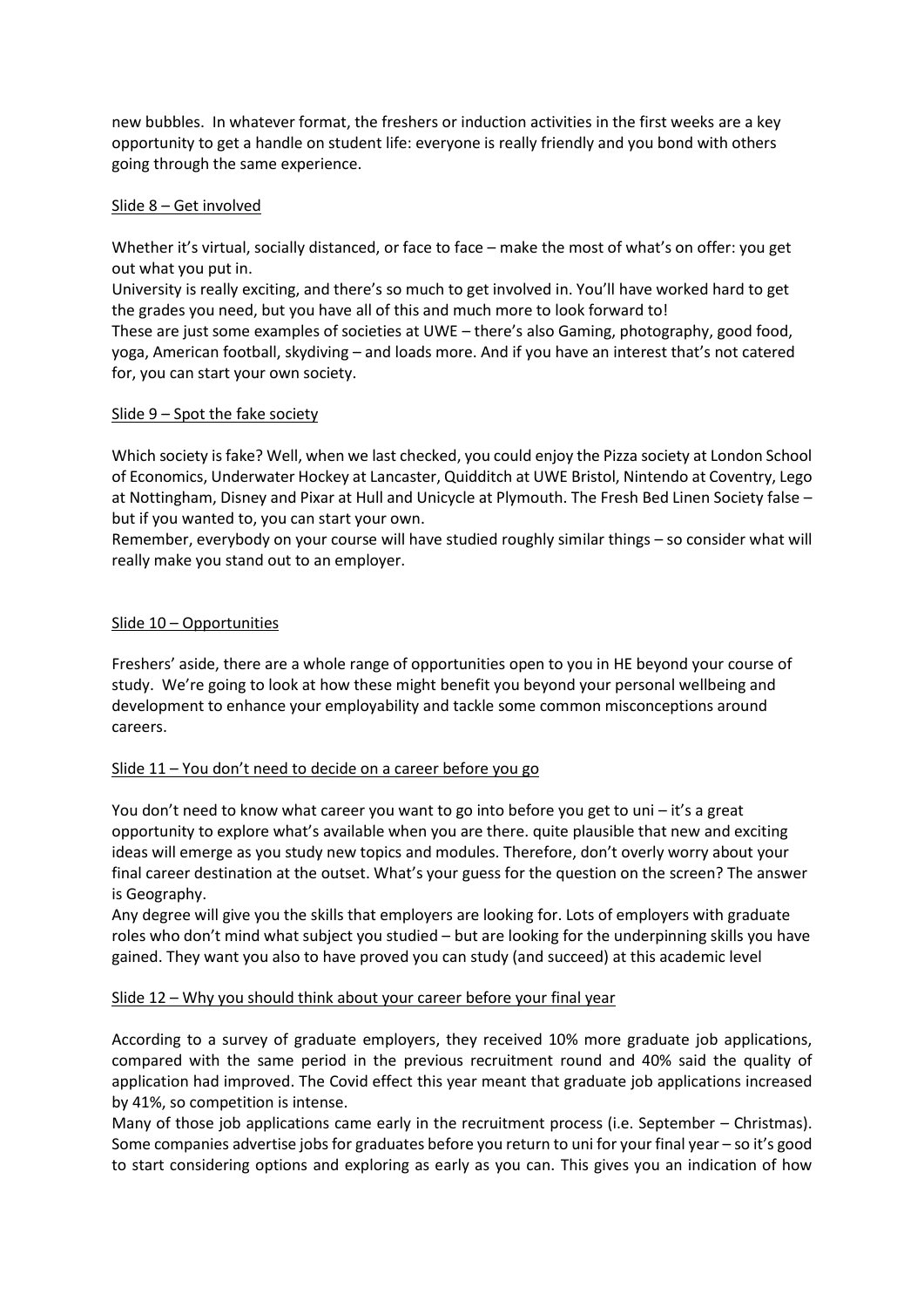competitive the graduate jobs market can be and with unemployment predicted to rise dramatically in the wake of COVID-19, graduate recruitment is likely to also be affected.

For work experience placements, students are selected through a very similar recruitment process to that used to recruit graduates (so if nothing else, it is good practice for you to apply). This means that once a placement has been successfully completed, recruiters are able to offer students a graduate position, often a full year before they are due to graduate, taking a lot of pressure out of your final year. Work experience also helps you build your industry contacts and figure out occupational areas of interest too. For some professions such as law or teaching – you won't get a training place without having done some work experience.

Don't worry about it from day one – just keep it in the back of your mind so when you see an opportunity to explore career options or gain some experience, hopefully you'll remember this advice and take up that opportunity.

#### Slide 13 – Employers for first year students

Substantial numbers of employers also now have work experience places for first year undergraduates – a quarter of organisations offer paid internships and over a third of employers run introductory courses, open days and other taster experiences for first year students.

Internships have traditionally been for second year students, but in recent years an increasing number of companies have introduced internships and 'insight days' for first years. These tend to be for one to five days, usually around Easter time, to give first year undergraduate students an insight into the company and the work it does. It is a great way to see whether a firm or industry is a good fit for you. But also: your university will have a careers fair and employers on campus all the time – UWE Bristol holds a large event in October and we host employer events throughout the year – the same with all other unis. They're willing to speak to ALL students, so again, if you're still not quite sure what you'd like to do, this is a great opportunity to explore what's out there.

Look out for employability awards. Many universities offer students the chance to register their skills and build up a portfolio of activities which develop and highlight the skills employers want. So, if you lack significant work experience, this could be an alternative way to show a potential employer that you've developed the relevant skills for a role.

#### Slide 14 - Case study

But there are differences in the jobs people get after graduating. Take a look at the case study. Can you think of five factors that account for the differences in job outcomes?

#### Slide 15 – Case study factors

One might be work experience – and the quantity and variety of it. Maybe they took a year in industry or sandwich year and have developed their links and reputation with the company already. Perhaps they attended some insight events.

Maybe they developed and were able to demonstrate relevant skills (e.g. knowledge of range of programming languages, ability to be organised, an eye for detail etc.). They may have done this through completing an employability award, participating in a range of extracurricular activities (such as sports, clubs/societies – especially if they can demonstrate how it helped to develop skills relevant to the role), paid or voluntary work.

They may have done a better-quality job application  $-$  i.e. specifically tailored for the role of interest and marketed themselves more effectively. Or the difference may have been affected by a higher degree classification, or through attendance at an institution with better reputation, or where the employer has links to specific course (although research shows university standing is not a key factor that frequently).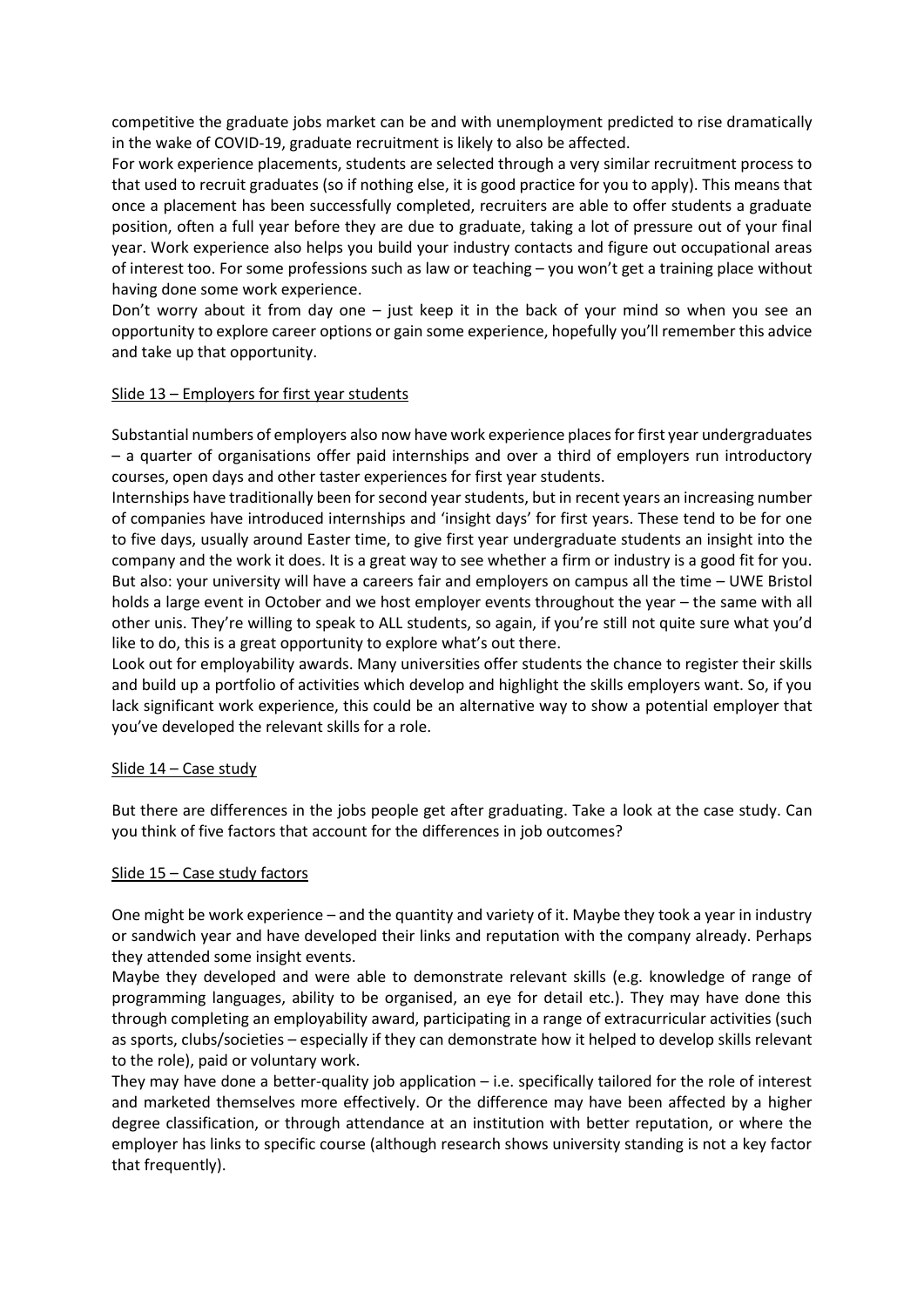# Slide 16 – Employers want to know about extra-curricular activities you have been involved in at uni

Academic qualifications will only demonstrate some of these skills and qualities – the rest comes from activities outside the lecture hall. Research shows that businesses believe extra-curricular activities make job-seeking graduates stand out from the crowd. You can check out more advice on employability on websites such as Prospects.ac.uk – there are links in the handout you can download at the end of the session.

# Slide 17 – What skills and qualities do Aldi look for in graduates?

Here's an example of a graduate position. We've picked Aldi as it is well known for having a generous graduate recruitment package: take some time to read through the job advert – can you identify the key skills required?

Think about where you would get the evidence to show you have these skills. How could you maximise your time at university to do more than just get your degree? It's competitive out there – so you need to consider what you can do to get ahead of the competition when job hunting.

#### Slide 18 – Ideas to develop your skill set

To make the most of student life, be sure to step outside your comfort zone, try new things and meet new people. Be bold and don't get too comfortable. You get out what you put in after all – remember the start of the session where you looked back at your earlier experiences?

So, consider the advantages of these activities: voluntary work reflects really positively on you as an individual. It shows you are willing to give of yourself without asking for financial reward. Many HE providers now have awards or programmes for employability and careers.

You could consider a study abroad or student exchange programme. Most institutions offer students the opportunity to study overseas for part of their course. Opportunities come in all shapes and sizes, from short study tours as part of a subject to a full semester or year completed abroad. Overseas study gives you the opportunity to travel, experience another culture and make new friends from all around the world. If you choose to study in a non-English-speaking country, you can also expand your language skills. It also develops key skills such as adaptability, flexibility and interpersonal skills – check the availability of opportunities for your course.

#### Slide 19 – Keys to success

We've covered most of these, just a quick word about commercial awareness – this means a candidate's general knowledge of business, their business experiences (or work experience) and, specifically, their understanding of the industry which they are applying to join.

Your personal brand – websites like LinkedIn can be great way of networking, making contacts, and even getting recruited. It's also worth mentioning the need to have a 'clean' social media presence on other platforms as employers will check before hiring. Most unis will run sessions on developing your personal brand or professional online presence to support job hunting and networking.

#### Slide 20 – What are the benefits?

It's not all about employability and boosting your CV, consider the benefits to you of getting involved. What are your personal goals? Use this chart to identify the benefits to you of each activity, and keep an open mind to make the most of any opportunities.